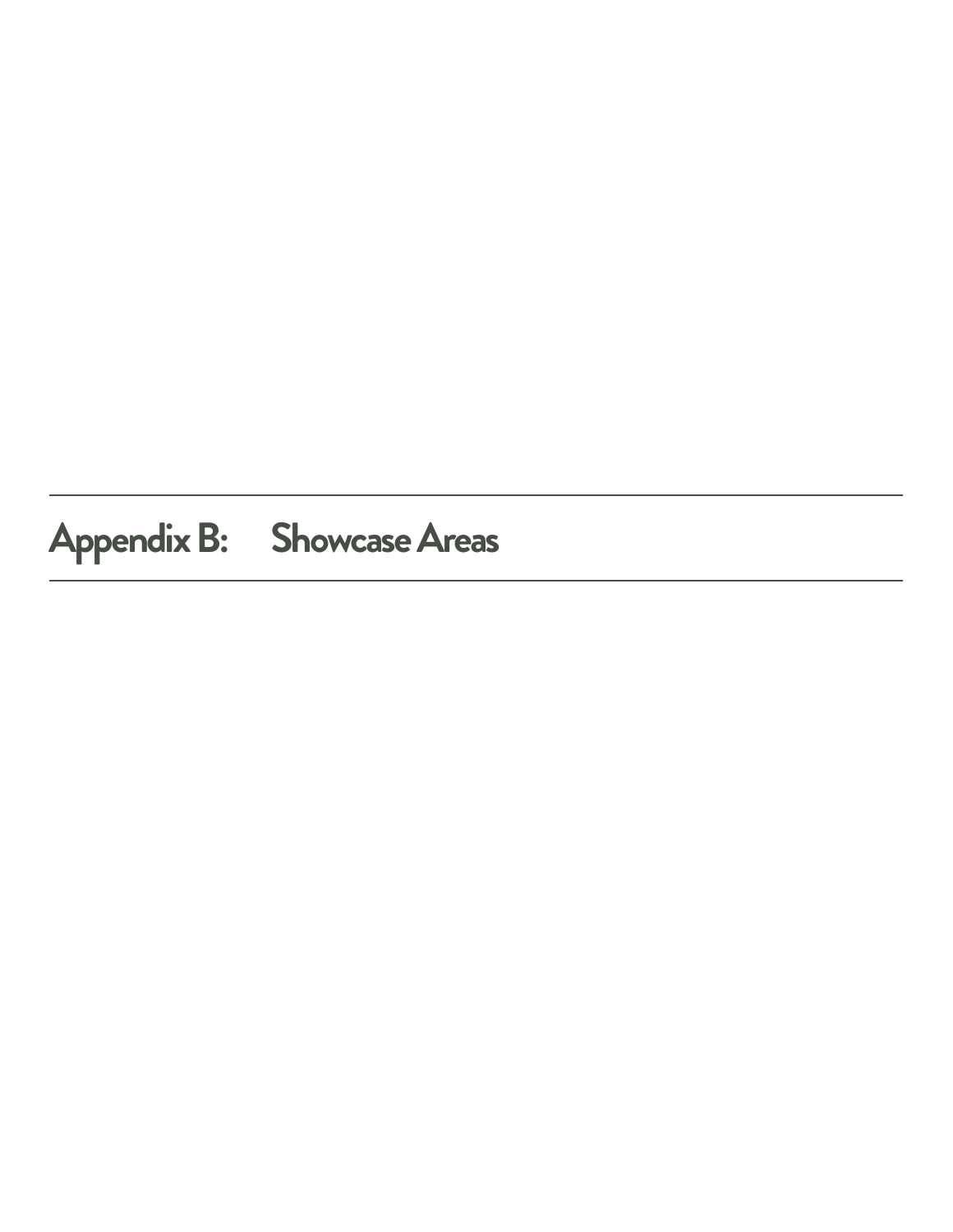# **FEHR PEERS**

# Memorandum

| Subject: | <b>Proposed Bicycle Tourism Focus Areas</b>              |
|----------|----------------------------------------------------------|
| From:    | Kari McNickle, Fehr & Peers                              |
| To:      | Tyler Summersett, Tuolumne County Transportation Council |
| Date:    | January 5, 2021                                          |

*WC20-3704*

The Interregional Bicycle Tourism Study aims to evaluate the opportunities to develop and expand bicycle tourism across five counties in the central region of California: San Joaquin, Stanislaus, Tuolumne, Calaveras, and Alpine. The study area stretches across a broad swath of diverse geography, from the relatively flat agricultural lands of the Central Valley, onto the windy, hilly roads of the foothills, and climbing across multiple high passes across the Sierras. With such a unique range of communities and opportunities, the project team recommends that five bicycle tourism showcase areas be established, with one in each County, as a way to provide a more focused set of recommendations and planning tools, while also creating a roadmap (or bike map) to replicate these recommendations in other, similar communities in the region.

This memorandum documents the data and criteria reviewed to identify a list of potential focus areas and presents a recommendation on which areas should be advanced to a more in-depth level of analysis.

## **Identifying Potential Focus Communities**

A list of potential focus communities was developed based on stakeholder identification, the presence of destinations and accommodations to support tourism, and existing levels of bicycle activity.

#### **Destinations and Lodging**

Destinations and lodging were mapped for the five-county study area to assess two key components of tourism – what visitors want to do and see, and places for them to stay. For the purposes of this study, campgrounds were included as lodging opportunities. Bicycle shops, as a unique need/supportive amenity to support tourists traveling by or using bicycles, were also mapped and identified. A combined map with these three components was shared for steering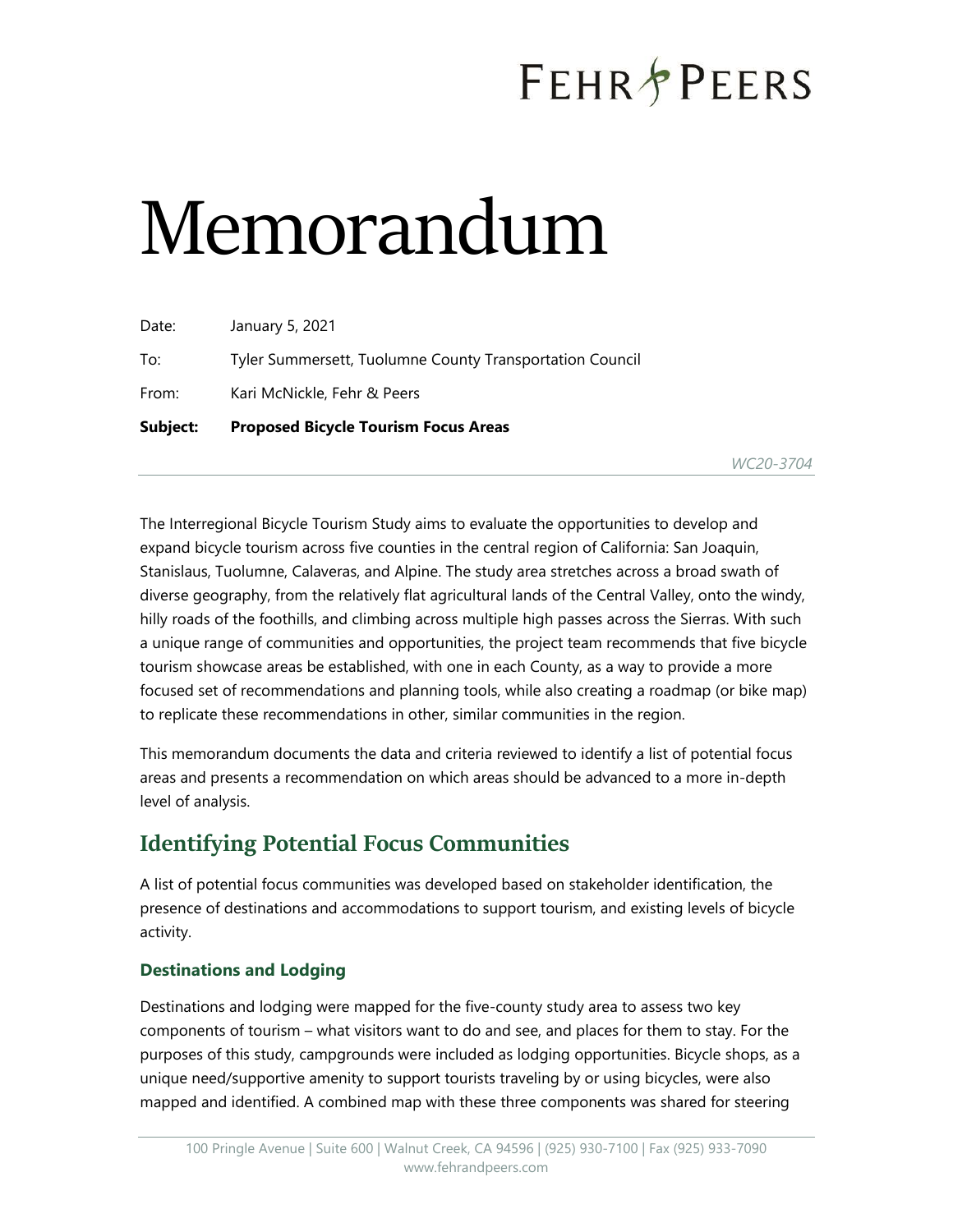Tyler Summersett 01/05/2021 Page 2 of 6



committee review and comment, and graphically illustrated as a heatmap to show the relative concentration of attractions within a given area. Both maps can be seen in **Attachment A**.

#### **Bicycle Activity**

Data on existing bicycling rides and cycling groups was collected by the project team and CalBike. Many communities within the study area already host bicycling events in some form, ranging from organized rides to benefit local nonprofits (such as the Pedaling Paths to Independence Ride in San Joaquin County) to those that draw a large number of visitors including those from out of state (such as the Death Ride in Alpine County). Several other established cycling training routes are present in the area, such as Patterson Pass in the western portion of Stanislaus County.

The project team was also given access to Strava data for each County through the Strava Metro platform. Strava is an app and internet service used for tracking cycling and running trips through GPS data. The Metro tool aggregates and anonymizes this data at countywide scale and can provide a perspective on where and how frequently users are riding within a given region. Historically, we have seen that the data can overrepresent recreational cycling done by "Strong and Fearless" style riders, but it still provides a powerful perspective on where bicyclists choose to ride.

A sample of what the Strava Heatmap feature looks like for the Angels Camp area is shown below, where roadways shown in darker blue are those that experience a higher degree of trip logs.



Source: Strava Metro, December 2018 - November 2020.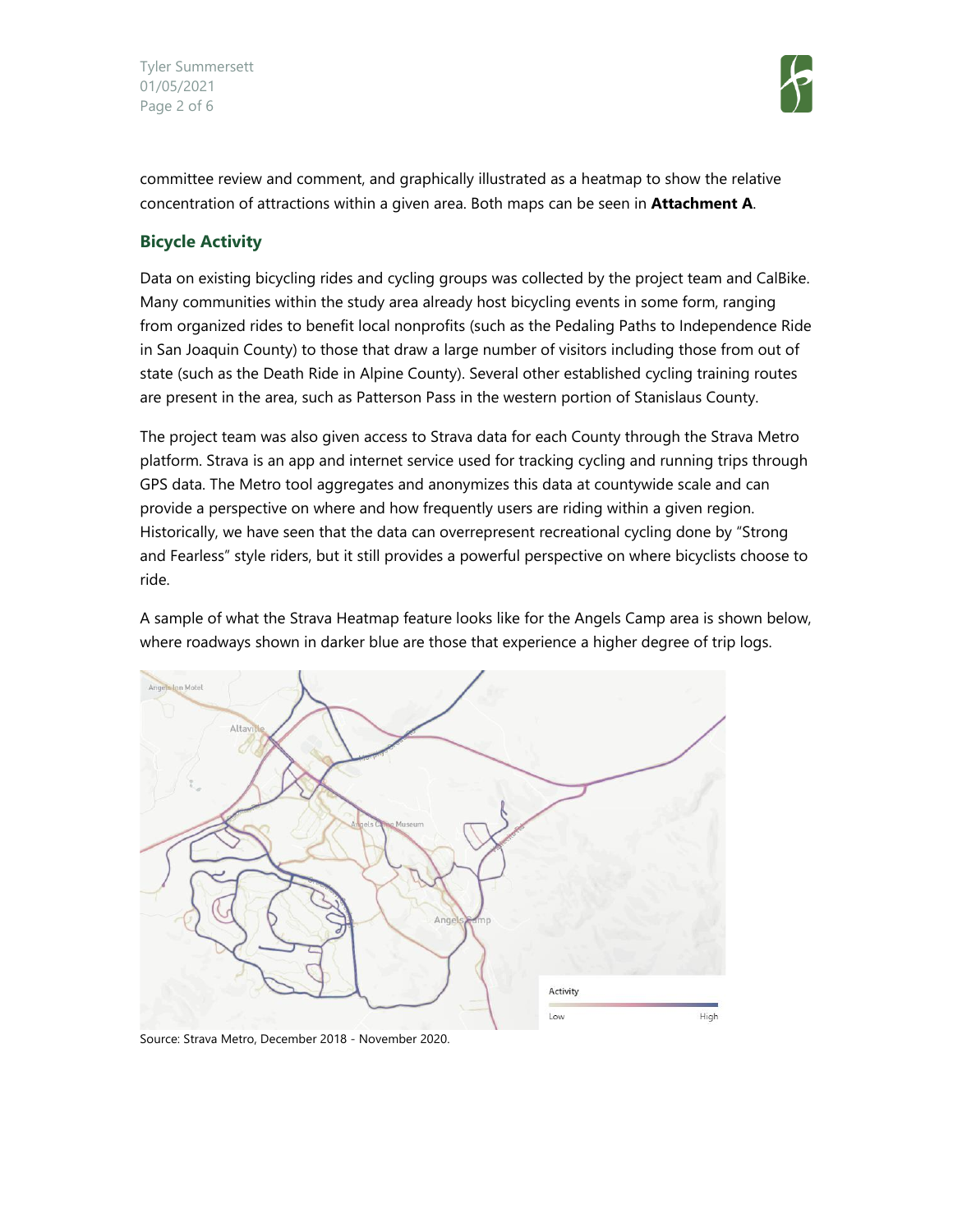

Strava data also categorizes trips made by "locals" and those made by "visitors", with a user's home location identified as the area in which they have logged the majority of their trips within the preceding six months. The Strava data shows a significant uptick in bicycle trips identified as being taken by locals in 2020 as compared to prior year data for each County. This is likely due to the impact of COVID-19, with many area residents seeking ways to recreate and exercise within their communities during statewide travel restrictions. A comparison of year over year data for each county is shown in **Table 1** and **Figure 1**.

|                    | 2017 | 2018 | 2019 | 2020 |
|--------------------|------|------|------|------|
| <b>Tuolumne</b>    | 1468 | 1747 | 1842 | 2350 |
| <b>Calaveras</b>   | 1288 | 1471 | 1371 | 1733 |
| <b>Stanislaus</b>  | 2099 | 2209 | 2390 | 3537 |
| <b>San Joaquin</b> | 2701 | 2797 | 3248 | 4360 |
| <b>Alpine</b>      | 2501 | 2885 | 2916 | 3004 |

#### **Table 1: Strava Trip Logs per Year, by County**

Source: Strava Metro, Fehr & Peers, 2020



#### **Figure 1: Strava Trip Logs per Year, by County**

Source: Strava Metro, Fehr & Peers, 2020.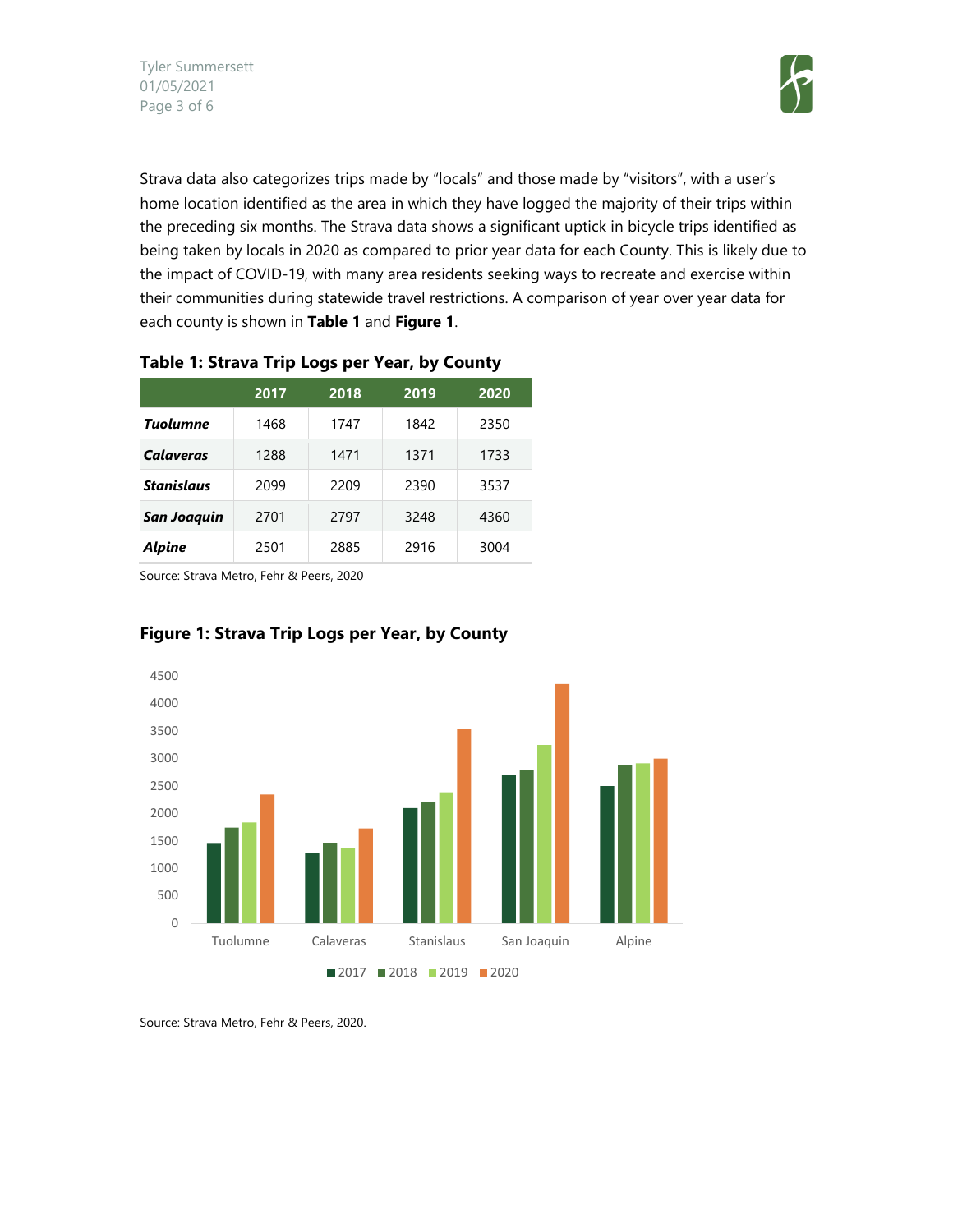Tyler Summersett 01/05/2021 Page 4 of 6



#### **Candidate Areas for Further Study**

To illustrate the existing successes for bicycle tourism in the study area and identify high potential for future investment, we are recommending the development of five "showcase areas," one per County. These areas are envisioned as the near-term locations with the greatest tourism potential and will also serve as templates for additional tourism expansion should communities and agencies be interested in that investment in both destinations and infrastructure. A list of candidate showcase areas is shown in **Table 2**. Communities or areas on this list were identified as areas with existing tourism activity or cycling activity. The inclusion of an area was also weighted against population, with a focus on smaller, more rural, or unincorporated areas, as opposed to larger population centers such as Stockton or Modesto. Each community was subsequently evaluated on a low, medium, high scale for the concentration of tourism attractions within the area, as well as the level of Strava activity.

| <b>Area Name</b>      | <b>County</b>     | <b>Density of</b><br><b>Attractions</b> | <b>Strava Activity</b><br><b>Level</b> |
|-----------------------|-------------------|-----------------------------------------|----------------------------------------|
| <b>Bear Valley</b>    | Alpine            | Med                                     | High                                   |
| <b>Hope Valley</b>    | Alpine            | Low                                     | Med                                    |
| Markleeville          | Alpine            | Low                                     | High                                   |
| Angels Camp           | Calaveras         | High                                    | Med                                    |
| Arnold                | Calaveras         | High                                    | High                                   |
| Murphys               | Calaveras         | High                                    | High                                   |
| <b>Valley Springs</b> | Calaveras         | Low                                     | High                                   |
| San Andreas           | Calaveras         | Low                                     | High                                   |
| Lockeford             | San Joaquin       | Low                                     | Med                                    |
| Lodi                  | San Joaquin       | High                                    | High                                   |
| Woodbridge            | San Joaquin       | Med                                     | High                                   |
| Oakdale               | Stanislaus        | Med                                     | Med                                    |
| Knights Ferry         | Stanislaus        | High                                    | High                                   |
| Patterson             | <b>Stanislaus</b> | Low                                     | Med                                    |
| Columbia              | Tuolumne          | Med                                     | High                                   |
| Groveland             | Tuolumne          | Med                                     | High                                   |
| Jamestown             | Tuolumne          | Med                                     | High                                   |
| Sonora                | Tuolumne          | Med                                     | High                                   |

#### **Table 2: List of Candidate Showcase Areas**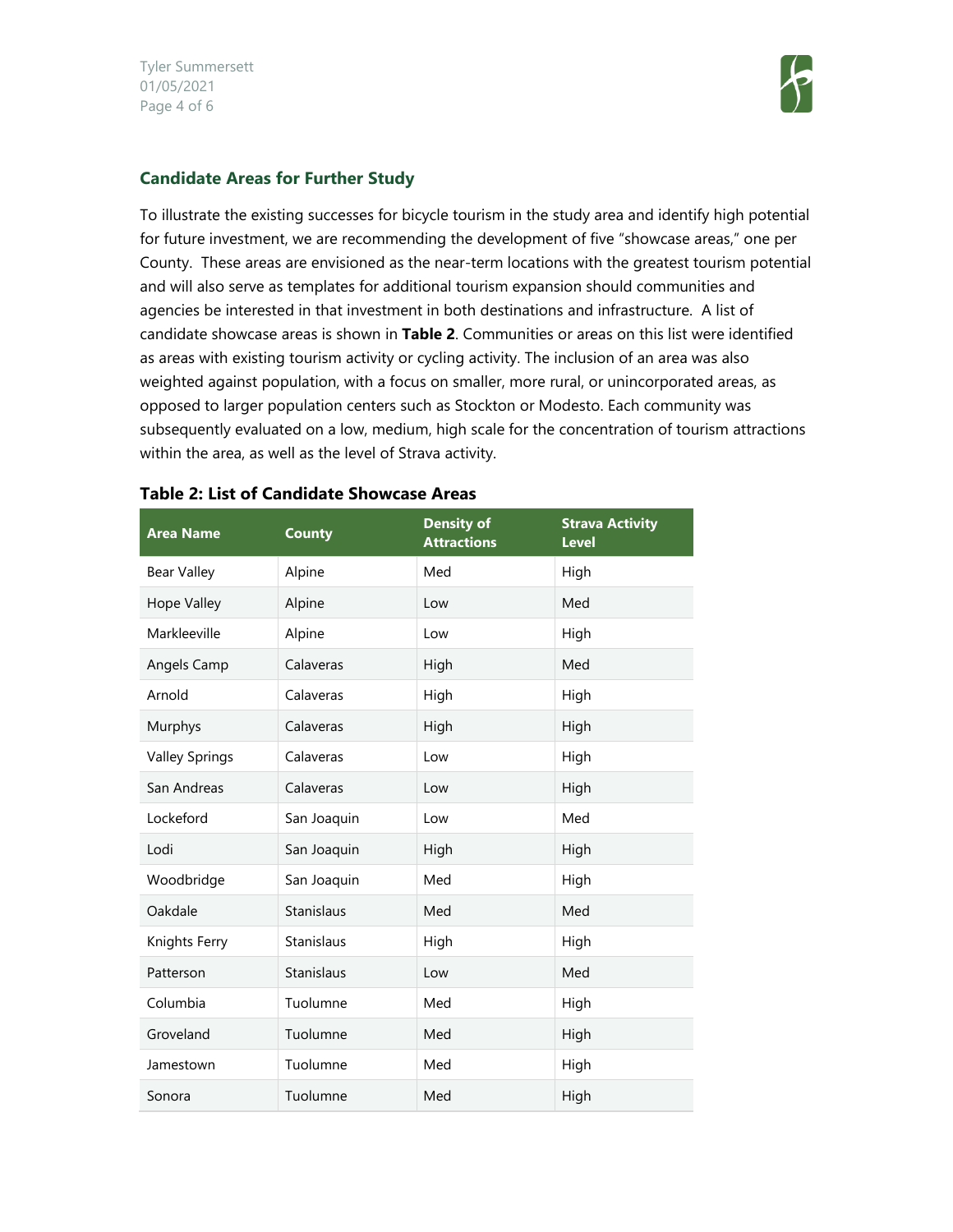Tyler Summersett 01/05/2021 Page 5 of 6



### **Recommended Showcase Areas**

From the preliminary list, a Showcase Area for further study in each County was identified based on the following criteria:

- Potential to attract/appeal to multiple types of bicycle tourism rider types (as defined in "Best Practices for Bicycle Tourism Promotion")
- Existing bicycle tourism activity or promotion
- Existing recreational bicycling activity
- Density of attractions/destinations

In some instances, candidate showcase areas were combined due to close geographic proximity and the potential for mutual benefit.

#### **San Joaquin County: Woodbridge/Lodi Area**

The Lodi wine region has a high degree of existing infrastructure to support tourism from the Lodi Wine & Visitor's Bureau and previous efforts undertaken by local community organization Bike Lodi, including efforts to map routes for visitors arriving to the community on bicycle. The roadway network surrounding the City of Lodi, including the unincorporated community of Woodbridge, serves several existing organized bicycle rides and events. While perhaps the best example locally of a community accommodating and seeking to attract bicycle tourism, the area still has several opportunities for further advancement and the potential to catalyze visits to other nearby regions in the study area.

#### **Stanislaus County: Oakdale/Knights Ferry**

The roadways traveling from and around Oakdale offer incredible scenery en route to the historic destinations around Knights Ferry. The area sees high levels of bicycle activity from groups like the Stanislaus Bicycle Club, and Knights Ferry itself is a popular day trip destination for local residents and visitors from nearby counties. This focus area can also include Woodward Reservoir Park. Together, improvements in this area could increase bicycle tourism while also unlocking access for residents wishing to travel by bike to popular recreation destinations in the area. This area is also a strong starting point for a potential interregional connection with Tuolumne County.

#### **Calaveras County: SR-4 Angels Camp - Murphys Corridor**

The segment of State Route (SR) 4 stretching from Angels Camp to Murphys offers access to multiple tourism destinations ranging from caverns to wine tasting rooms. This focus area has the opportunity to consider long term improvements to a state route that also serves as an alternative "main street" for these smaller communities, as well as identify potential side routes and paths for